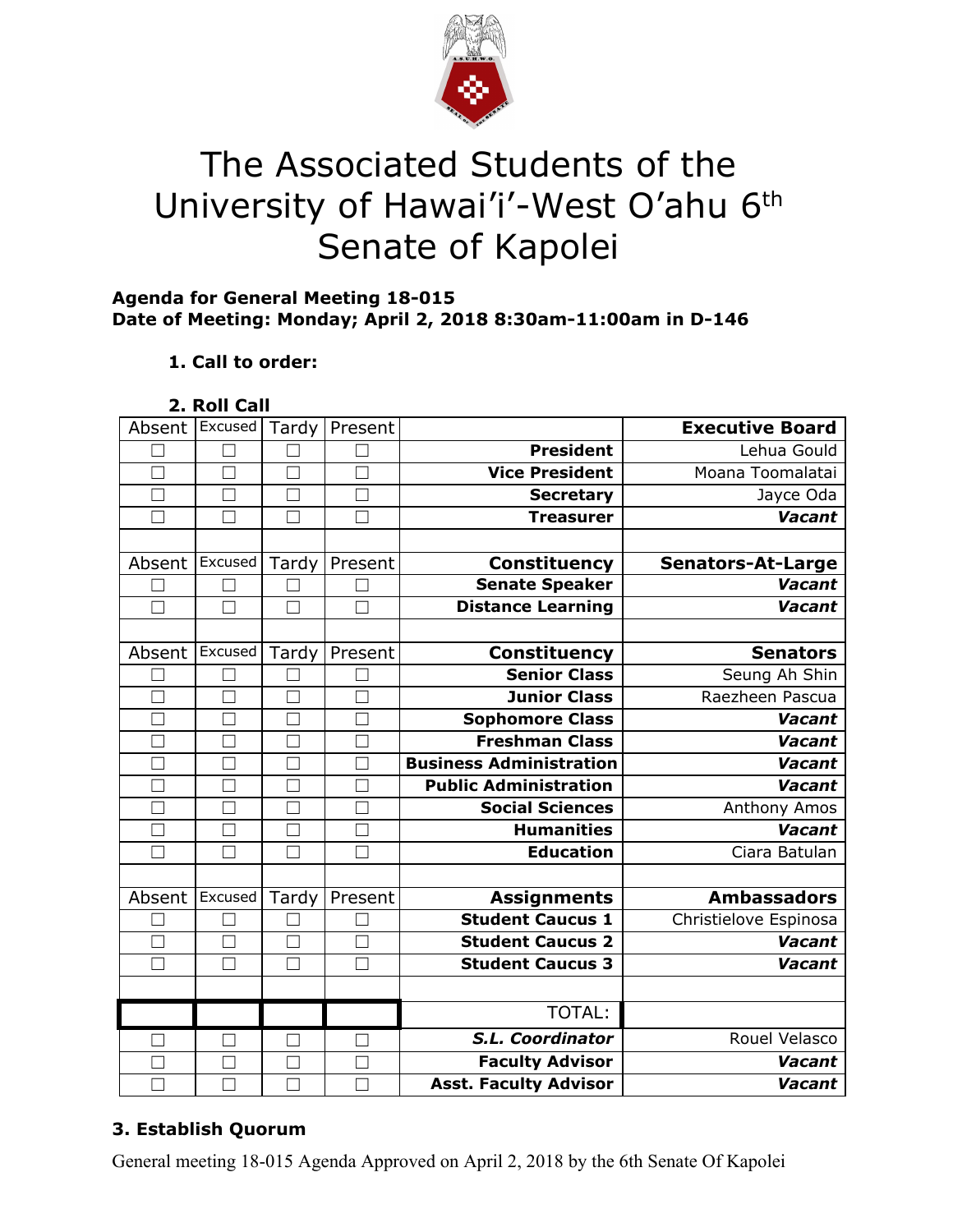3.1 Quorum Established?

### **4. Open Forum Guest**

#### **5. Approval of Agenda and Minutes**

- 5.1 Minutes for Meeting 18-012 Motion: Second: Vote:
- 5.2 Minutes for Meeting 18-013 Motion: Second: Vote:
- 5.3 Agenda for Meeting 18-014 Motion: Second: Vote:

#### **6. Internal Reports**

- 6.1 President
- 6.2 Vice President
- 6.3 Secretary
- 6.4 Treasurer **N/A**
- 6.5 Advisors
- 6.6 *Standing Committee Reports*
- 6.6.1 Budget & Finance
- 6.6.2 Activities
- 6.6.3 Legislative
- 6.7 *Ad Hoc Committee Reports*
- 6.7.1 Elections Committee
- 6.7.2 Transition Committee
- 6.8 *Senators Report*
- 6.8.1 Senate Speaker **N/A**
- 6.8.1 Distance Learning **N/A**
- 6.8.2 Senior Class
- 6.8.3 Junior Class **N/A**
- 6.8.4 Sophomore Class **N/A**
- 6.8.5 Freshman Class **N/A**
- 6.8.6 Business Administration Division **N/A**
- 6.8.7 Public Administration Division
- 6.8.8 Social Sciences Division
- 6.8.9 Humanities Division **N/A**
- 6.8.10 Education Division
- 6.9 Caucus Ambassadors Report
- 6.10 *Campus Committees Report*
- Health/Technology/Transportation (HTT) Committee
- -Senior Staff Meetings

General meeting 18-015 Agenda Approved on April 2, 2018 by the 6th Senate Of Kapolei